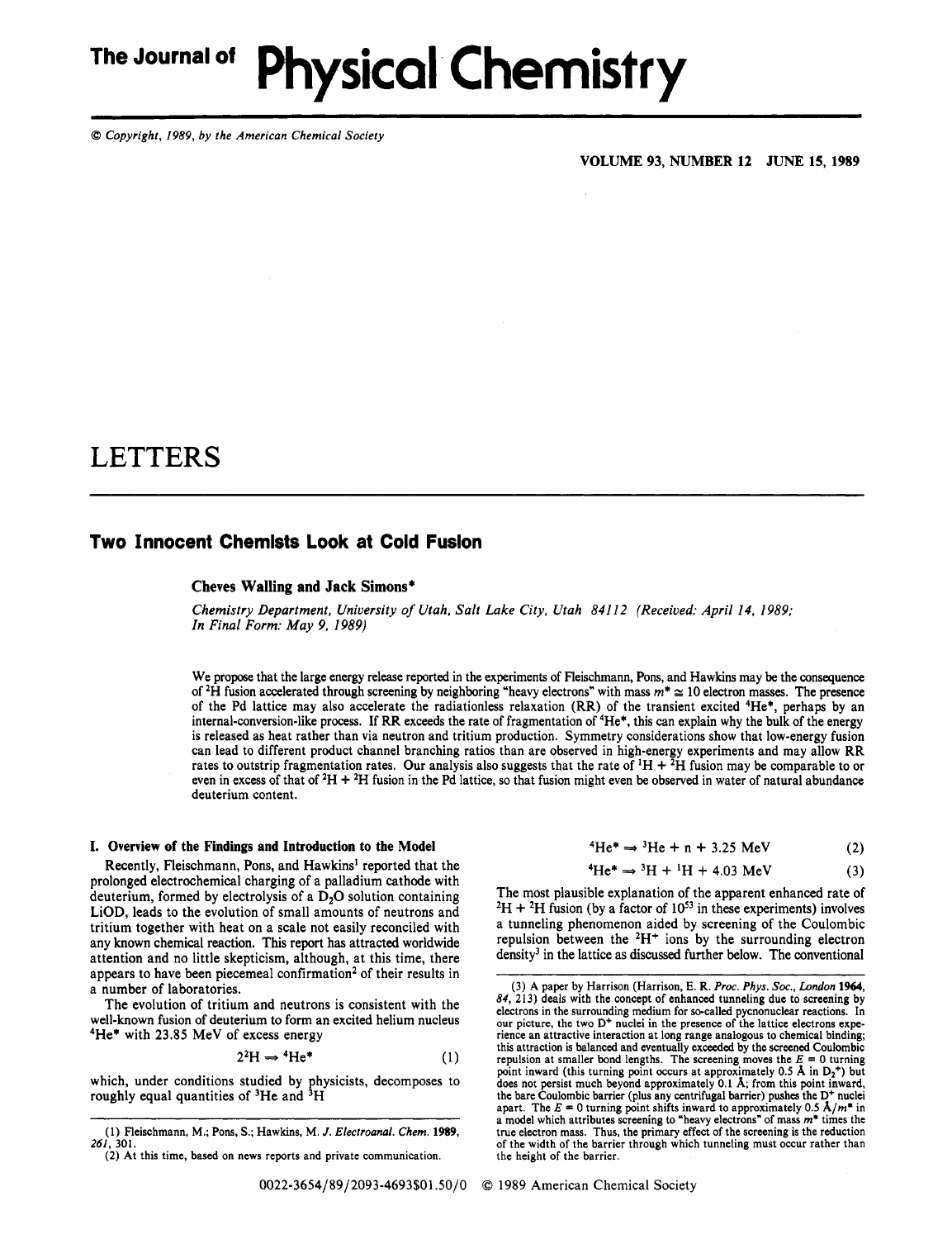reaction sequence  $(1-3)$  produces a predictable amount of heat, based upon that generated in the neutron- and 3H-producing reactions. *The most startling feature of the experimental results of ref 1 is that the actual heat production, measured by simple calorimetry, is*  $10^7 - 10^{10}$  *as large as that expected from the above* reaction sequence, given the neutron and tritium counts measured. Clearly, if these experiments are correct, the major path of energy production is something quite different.

At the molecular level with which chemists are familiar, *electronically* excited states of molecules are known to lose their energy by at least three well-recognized paths: (A) dissociation of the molecule by the breaking of chemical bonds; (B) emission of light (fluorescence or phosphorescence); (C) radiationless transfer of energy to surrounding molecules, usually as vibrational energy but sometimes by converting surrounding species to electronically excited or ionized states. Analogues of each of these are known for the decay of excited nuclei. Reactions 2 and 3 clearly parallel path A. The analogue of path B is  $\gamma$ -ray emission; this was not happening in the experiments of ref 1 since it would have carried most of the energy out of the reaction vessel, and the resulting lethal level of radiation would have been detected by radiation monitors in the laboratory. A nuclear analogue of path C is known<sup>4</sup> as internal conversion  $(IC)$  in which energy is transferred from the excited 4He\* nucleus by coupling to neighboring electrons (here, of the solid's bands). In the process, the electrons may be ejected as  $\beta$ -radiation, a fraction of whose kinetic energy could eventually produce heat within the palladium electrode:

<sup>4</sup>He<sup>\*</sup> 
$$
\Rightarrow
$$
 <sup>4</sup>He + heat ( $\leq 24$  MeV) (4)

Our proposal of a radiationless relaxation (RR) path (perhaps IC), in which energy is transferred to the PdD, lattice, perhaps mediated through the lattice electrons, is certainly attractive from the point of view of heat and energy production, since it predicts that each fusion event could produce up to 24 MeV of heat, unaccompanied by a large, troublesome neutron flux or by  ${}^{3}H$ formation. Our proposal predicts a rather copious production of  $4$ He; in a reaction generating 10 W cm<sup>-3</sup> of excess energy (in the range which has been observed<sup>1</sup>) or some 6.4  $\times$  10<sup>13</sup> MeV cm<sup>-3</sup>  $s^{-1}$  of heat, one expects 2.6  $\times$  10<sup>12</sup> fusions cm<sup>-3</sup> s<sup>-1</sup> if each fusion results in the liberation of 24 MeV of heat.

Pons and Hawkins have informed us<sup>5</sup> that mass spectrometric analysis of evolved gases from a cell operating at 200 mA with an electrode volume of 0.0785 cm<sup>3</sup> and delivering 0.5 W cm<sup>-3</sup> of excess heat showed a  ${}^{4}$ He/D<sub>2</sub> ratio of 10<sup>-5</sup> to 10<sup>-6</sup>, substantially larger than that of a number of blank determinations. With the assumption that each two electrons reduce one  $D_2O$  molecule to yield one  $D_2$  molecule in the gas phase (the lattice is saturated at steady state), one predicts that  $8 \times 10^{18}$  D<sub>2</sub> molecules cm<sup>-3</sup> s<sup>-1</sup> are liberated. The mass spectroscopy ratio then implies a rate of <sup>4</sup>He production of  $8 \times 10^{12}$  to  $8 \times 10^{13}$  atoms of <sup>4</sup>He cm<sup>-3</sup> s<sup>-1</sup>. The excess energy production of 0.5 W  $cm^{-3}$  corresponds to 3.2  $\times$  10<sup>12</sup> MeV cm<sup>-3</sup> s<sup>-1</sup>. The fact that the ratio of the heat-production and 4He-production rates is (3.2/8-3.2/80) MeV per 4He is evidence in favor of a nuclear process being involved. That the ratio is not 24 MeV is not significant because the mass spectroscopic determination of the  ${}^{4}He/D_2$  ratio is uncertain to at least this extent. At present, further experimental work **is** in progress to search for <sup>4</sup>He in other cells and to better quantitate the  ${}^{4}$ He/D<sub>2</sub> ratio for these cells.

As far as we know, radiationless relaxation has not previously been observed in deuterium fusion reactions or in the decay of other 4He\* states. Clearly, the question is why might it be occurring in the experiments of ref l? In the model described here, it is demonstrated that *the same effects which may lead to acwell as the low-energy nature of the process) may also greatly increase the relative rate of radiationless relaxation of the resulting 4He\** to an extent that RR may compete with the usual fragmentations **(2)** and (3).

#### **11. The Fusion Model**

To describe the fusion of two  ${}^{2}H^{+}$  nuclei, we use a model much like that outlined in ref 3 and 6. In our approach, the rate *R* (in fusion events per second per  $^2H^+$ ) is given as a collision frequency *f* multiplied by a probability of fusion:  $R = fP$ . The rate can also be expressed as a cross section  $\sigma$  in cm<sup>2</sup> multiplied by a collision speed  $v$  in cm  $s^{-1}$  and a probability factor  $P$  multiplied by the concentration C of <sup>2</sup>H<sup>+</sup> species:  $R = \dot{C} \sigma v$ . The total fusion rate of the cell, in fusions  $cm^{-3} s^{-1}$ , is then computed as either of these rates multiplied by C. It is conventional<sup>3,6</sup> to express  $\sigma$  as  $S/(^{1}/_{2}\mu v^{2})$ , where  $\mu$  is the reduced mass of the colliding nuclei, *<sup>v</sup>*is their relative speed, and *S* is a factor that describes the "size" and fusion efficiency of the nucleus in such collisions; this parametrization is used because experience shows that *S* is rather weakly dependent on energy. Results of both parametrizations will be presented below to provide some measure of how much the results depend on the particular model.

In characterizing the state of the deuterium in the Pd metal, it is assumed that the mole ratio of **2H+** to Pd is nearly 1:l. In fully saturated Pd, the ratio lies between 0.5 and 1.0; in what follows, a value of 0.7 is assumed, giving a  ${}^{2}H^{+}$  density of 4.8  $\times$  $10^{22}$  <sup>2</sup>H<sup>+</sup> cm<sup>-3</sup>. This concentration implies an average spacing between  ${}^{2}H^{+}$  ions (if they were uniformly distributed) of 3.4 Å. If the temperature in the Pd lattice ranges from 300 to 1000 K, the mean collisional velocities of the  $^2H^+$  pairs would be (2.7-5)/ $\mu^{1/2}$  × 10<sup>5</sup> cm s<sup>-1</sup>, where  $\mu$  is the reduced mass, in amu's; the nominal value of  $4\mu^{-1/2} \times 10^5$  cm s<sup>-1</sup> chosen here corresponds to a collision frequency of  $f = 1.3\mu^{-1/2} \times 10^{13} \text{ s}^{-1}$  (for each <sup>2</sup>H<sup>+</sup>) and a collisional kinetic energy  $\mu v^2/2 = 8.4 \times 10^{-8}$  MeV.

The fusion probability function *P* for tunneling through the repulsive Coulombic barrier is taken to be of the form<sup>3</sup>  $P =$  $\exp(-2\pi\alpha/\hbar v)$ , where the parameter  $\alpha$  characterizes the strength of the Coulombic repulsion between the two nuclei. To determine  $\alpha$  for the <sup>2</sup>H<sup>-2</sup>H interaction, the following procedure is used: (i) The expected<sup>6,8</sup> fusion rate of isolated  $D_2$  of 10<sup>-63.5</sup> s<sup>-1</sup> is used, in conjunction with a "collision frequency" of  $7 \times 10^{13}$  s<sup>-1</sup> (the vibrational frequency of  $D<sub>2</sub>$  is used in this case instead of the thermal collision frequency) and the corresponding velocity of *7*   $\times$  10<sup>5</sup> cm s<sup>-1</sup> and a reduced mass  $\mu$  of 1.0 amu, to determine the value of  $\alpha = 2.08 \times 10^{-20}$ . (ii) From this "fit", it follows that *P*  $= \exp(-178v/v^*)$ , where  $v^*/v$  is the ratio of the collision speed in any particular situation and the speed  $7 \times 10^5$  cm s<sup>-1</sup> used in determining  $\alpha$ . If, alternatively, the fusion rate per <sup>2</sup>H<sup>+</sup> is parametrized as  $CPvS/(1/\mu v^2)$ , and the value<sup>3,6</sup> S = 1.1 × 10<sup>-25</sup> MeV cm<sup>2</sup> is used with the above vibrational kinetic energies and speeds, one finds that  $P = \exp(-170v/v^*)$  is needed to fit the rate of fusion of  $10^{-63.5}$ 

The first form for *P* and the collision frequency  $f = (\mu^{-1/2})1.3$  $\times$  10<sup>13</sup> cm<sup>-3</sup> s<sup>-1</sup> permit the log of the fusion rate *R* (in s<sup>-1</sup>) to be written as  $\log R = 13.6 - 77(v/v^*);$  if the parametrization based on  $R = CvPS/E$  is used, one finds  $log R = 10.6 - 74(v/v^*)$ . To achieve a rate of  ${}^4\text{He}^*$  formation equal to 2.6  $\times$  10<sup>12</sup> cm<sup>-3</sup> s<sup>-1</sup> as inferred earlier, given the concentration of <sup>2</sup>H<sup>+</sup> to be  $4.8 \times 10^{22}$  $^{2}H^{+}$  cm<sup>-3</sup>, requires a fusion rate per <sup>2</sup>H<sup>+</sup> of 5.4  $\times$  10<sup>-11</sup> = 10<sup>-10.3</sup> fusions  $s^{-1}$  or a lifetime of 585 years. Using the log of this rate in the above rate expression yields  $v^*/v = 3.2$ . (It gives  $v^*/v =$ 3.5 if the model based on  $R = CvPS/E$  is used.)

**As** described on p 218 of ref 3, reduction of the Coulombic potential allows the two D<sup>+</sup> nuclei to approach more closely before reaching their classical turning points. This, in turn, requires tunneling through a shorter distance to reach the region where the strong nuclear forces exist. These effects can be modeled in terms of the "binding" together of the two  $^2H^+$  ions due to  $6-8$ 

**<sup>(4)</sup> A paper by Fowler (Fowler, R. H.** *Proc. R. SOC., London* **1930,** *229,*  **1) provides one of the earliest accounts** on **the internal conversion process which now appears in most texts** on **nuclear physics. Blatt and Weisskopf (Blatt; Weisskopf.** *Theoretical Nuclear Physics;* **Wiley: New York, 1952; pp 617, 621) give expressions for the rates** of **internal conversions for states**  which may or may not also undergo  $\gamma$ -emission

**<sup>(5)</sup>** Pons, **S.; Hawkins, M. Private communication to the authors.**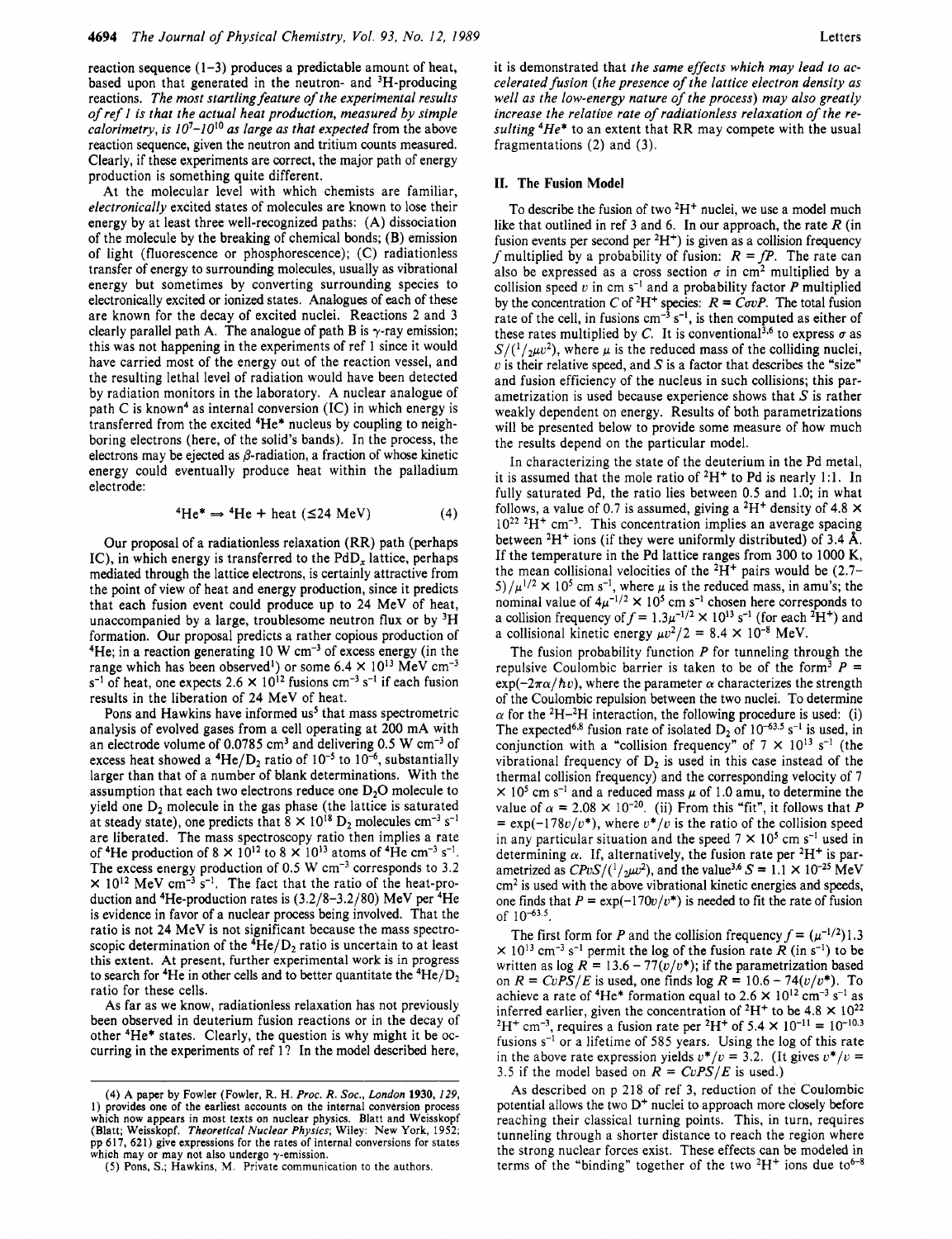"heavy electrons" in the metal, In this model, the collision energy  $E$  of the <sup>2</sup>H<sup>+</sup> pair is viewed as increased by a factor  $m^*$  equal to the ratio of the metal's effective electron **mass** and the bare electron mass:  $E^*/E = m^*$ . Considering this increase in energy, which yields a speed ratio  $v^*/v = m^{*1/2}$ , allows the fusion rate expressions to be extended to treat events taking place in the presence of screening for which

$$
\log R = 13.6 - 77(\mu^{1/2}/m^{*1/2})
$$
 (5a)

or

$$
\log R = 10.6 - 74(\mu^{1/2}/m^{*1/2})
$$
 (5b)

In terms of the model introduced here to interpret cold fusion in deuterium-loaded Pd metal, the rate acceleration required to account for the production of 10 W cm-3 requires an effective electron mass of  $m^* = 10$  ( $m^* = 12.5$  for the second model).

#### **111. Possibilities of Fusion Involving Other Isotopes**

These same models can be used to predict the rates of other fusion events that might occur in the Pd system. The estimated rates of fusion in the absence of screening given in ref 6 are used to determine  $\alpha$  values for each isotopic reaction in the first model. The *S* values for the different isotopic reactions are tabulated in ref 6 and 3. The two models predict  ${}^{2}H + {}^{1}H$ ,  ${}^{3}H + {}^{1}H$ , and  ${}^{2}H$  $+$ <sup>3</sup>H fusion rates of 10<sup>-8.1</sup> or 10<sup>-11.6</sup>, 10<sup>-8.9</sup> or 10<sup>-11.7</sup>, and 10<sup>-12.4</sup> or  $10^{-10.6}$  s<sup>-1</sup>, respectively, in the Pd metal. In each case, the first estimate is a result of the first model  $(m^* = 10)$  and the second arises from the S-based model  $(m^* = 12.5)$ . Although these rate estimates should be taken as rather uncertain, they suggest that the fusion of <sup>1</sup>H + <sup>2</sup>H (10<sup>-8,1</sup> or 10<sup>-11,6</sup> s<sup>-1</sup>) may be important but that  ${}^{1}H + {}^{3}H$  and  ${}^{2}H + {}^{3}H$  fusion are probably not for D<sub>2</sub>O or normal  $H_2O$  (because of the low abundance of  ${}^3H$ ). They also suggest that, *in ordinary HzO, where D20 occurs at 0.015% in natural abundance, the* <sup> $1$ </sup> $\overrightarrow{H}$  + <sup>2</sup>H fusion might take place at *appreciable rates* because of the possibly large <sup>1</sup>H + <sup>2</sup>H to <sup>2</sup>H  $+ {}^{2}H$  rate ratio of  $10^{-8.1}$  to  $10^{-10.3}$  = 160. It also clearly indicates that mixtures of  $D_2O$  and  $H_2O$  might yield even higher energy production  $(^{2}H + ^{1}\text{H} \rightarrow ^{3}\text{He} + \gamma$  (5.6 MeV)) if the RR process described below (or one like it) were also operative for 3He\*. Although the energy per  $^{2}H + ^{1}H$  fusion is only 23% of that involved in 4He\* decay, the possible 160-fold increase in fusion rate could yield a much larger energy production rate if the above estimates are accurate. The "ideal"  $H_2O/D_2O$  mole fraction can be calculated and depends on the fusion rate ratio and the energy per fusion ratio, as well as the Pd electrode's selectivity for D vs H assimilation. Finally, the *m\** dependence of log *R* expressed in *eq* 5 suggests that a search be undertaken for materials and/or conditions that permit high  ${}^{2}H$  and/or  ${}^{1}H$  concentrations to be established and that provide, through the lattice band structure, even larger *m\** values; such materials could yield even larger energy production rates.

#### **IV. Branching Ratios and Heat from Radiationless Relaxation**

Clearly, the possible production of large amounts of 4He and heat and the relatively small yield of neutrons and tritium suggest that, in the Pd lattice, the nascent 4He\* nucleus is undergoing

(7) The concept of an effective electron mass is well-established in solidstate physics; it is discussed, for example, in: Davydov, A. **S.** *Quantum Mechanics;* **NE0** Press: Ann Arbor, MI, 1966. See also ref 8.



| $^4$ He (0 <sup>+</sup> ,0) $\_\_$ |  |
|------------------------------------|--|
| $0.0\,$ MeV                        |  |

Figure **1.** Energy level diagram for **4He** and the two fragment channels  $3H + 1H$  and  $3He + n$ . All energies are in MeV. The symmetry labels refer (ref 9) to angular momentum *J*, parity  $+/-$ , and isospin *T*:  $(J^{+/-}, T)$ .

relaxation to ground-state 4He at a rate that is fast compared to fragmentation or  $\gamma$ -emission. Examination of the energy level diagram<sup>9</sup> shown in Figure 1 raises several possibilities: (i) the Pd lattice may accelerate RR of <sup>4</sup>He<sup>\*</sup> to rates that outstrip the rates of fragmentation; (ii) the Pd lattice may slow down the rates of fragmentation; or (iii) the lattice may affect the admixture of excited 4He\* states formed in the initial fusion event in a manner that alters the final branching ratios. These possibilities are examined below.

*A. Formation of*  ${}^4He^*$  *at Low Energy.* The low-energy ( $T =$  $300-3000$  K) and low-angular-momentum fusion of two  $^{2}H^{+}$  nuclei may preferentially populate the even-parity  $(0^+,0)$  state of  ${}^4He^*$ (see Figure 1). For collision energies in this range, it is straightforward to show that the collisional angular momentum is limited to low *I* values (i.e.,  $l \leq 3.5$  at 1000 K). Collisions involving  $l \geq 1$  will encounter and be stopped by their centrifugal barriers (which are even more repulsive than the Coulombic barrier at short distances) before reaching the tunneling region where fusion can occur. Hence, only  $l = 0$  collisions can contribute to low-energy fusion.

For collisions having even 1 **.O** keV of kinetic energy, for which the turning point is approximately  $1.5 \times 10^{-12}$  cm, collisions with  $l = 0, 1$ , and 2 (perhaps even higher *l's*) all reach near  $10^{-12}$  cm before encountering their Coulombic-plus-centrifugal barriers. Moreover, upon reaching said barriers, tunneling is much more probable than at low energy even when centrifugal contributions are present. Thus, at high energies, both even and odd collisional angular momenta can contribute to the fusion process.

Given that low-energy collisions occur with  $I = 0$  (which carries even parity), and noting the even parity of the entrance channel nuclear wave function (both  ${}^{2}H$  have their nucleons spin paired to produce spin 1 states with all four nucleons in 1s "orbitals"), low-energy fusion must follow an even-parity route. Conversely, at higher energy, both odd- and even-parity states of 4He\* can be formed (from odd and even *I* values, respectively). Thus, we speculate that the thermal nature of the  ${}^{2}H-{}^{2}H$  collisions causes the even-parity  $(0^+,0)$  state of  ${}^4He^*$  to be more strongly populated than in higher energy collisions, thereby giving rise to reduced amplitudes in the odd-parity 4He\* states at 21.1 and 22.1 MeV. It is these odd-parity  $(0,0)$  and  $(2,0)$  states that fragment to n  $+$ <sup>3</sup>He or to <sup>1</sup>H + <sup>3</sup>H. At low energies, these states are not appreciably populated, so little neutron or tritium signal is observed. At high energies, collisions populate the odd- and evenparity states; the odd states then fragment quickly to give neutrons and tritium.

Muon-catalyzed fusion is known<sup>11</sup> to yield the conventional products of reactions 2 and 3 even when carried out at liquid hydrogen temperature. However, the process in which the muon-bound mesomolecule  $(D\mu D^+)$  is formed generates this species overwhelmingly in its  $J = 1$  rotational level. Subsequent relaxation to  $J = 0$  is very slow because of nuclear spin statistics

<sup>(6)</sup> In April of 1989, we received a reprint by S. E. Koonin and M. Nauenberg entitled *Cold Fusion in Molecular Hydrogen* from Professor **S.**  Pons. In this paper, fusion rates for D<sub>2</sub>, HD, HT, and DT are estimated and enhanced fusion rates are computed and attributed to "heavy electrons" by using a method which is essentially the same as our S-based method (except for values of the collision energies and velocities **used).** No mention of internal conversion or any other mechanism for dissipating the 4He\*'s excess energy as heat is made in this preprint.

<sup>(8)</sup> In muon-catalyzed fusion **(see,** for example: Jackson, J. D. Phys. *Rev.*  **1957,** *106, 330.* Van Sichlen, C. **Dew;** Jones, S. E. *J.* Phys. **G 1966,12,213),**  the internuclear distances are shortened, potential well depths increased, and turning points moved inward in much the same way as suggested here; the screening caused by the lattice electrons acts much as the muon does, although the fact that only one muon is present per  ${}^{2}H^{+}$  pair whereas the  ${}^{2}H^{+}$  are surrounded by many electrons may cause the "heavy electrons" and muons to behave differently as far as radiationless relaxation is conc

<sup>(9)</sup> Flarman, **S.;** Meyerhof, W. E. *Nucl. Phys.* **1973, A206, 1. (10)** Dickson, P. E.; Berry, F. J. *Mossbauer Spectroscopy;* Cambridge

**<sup>(1 1)</sup>** Bracci, **L.;** Fiorentini, G. Phys. *Rep.* **1982, 86,** 169. University Press: Cambridge, 1986.